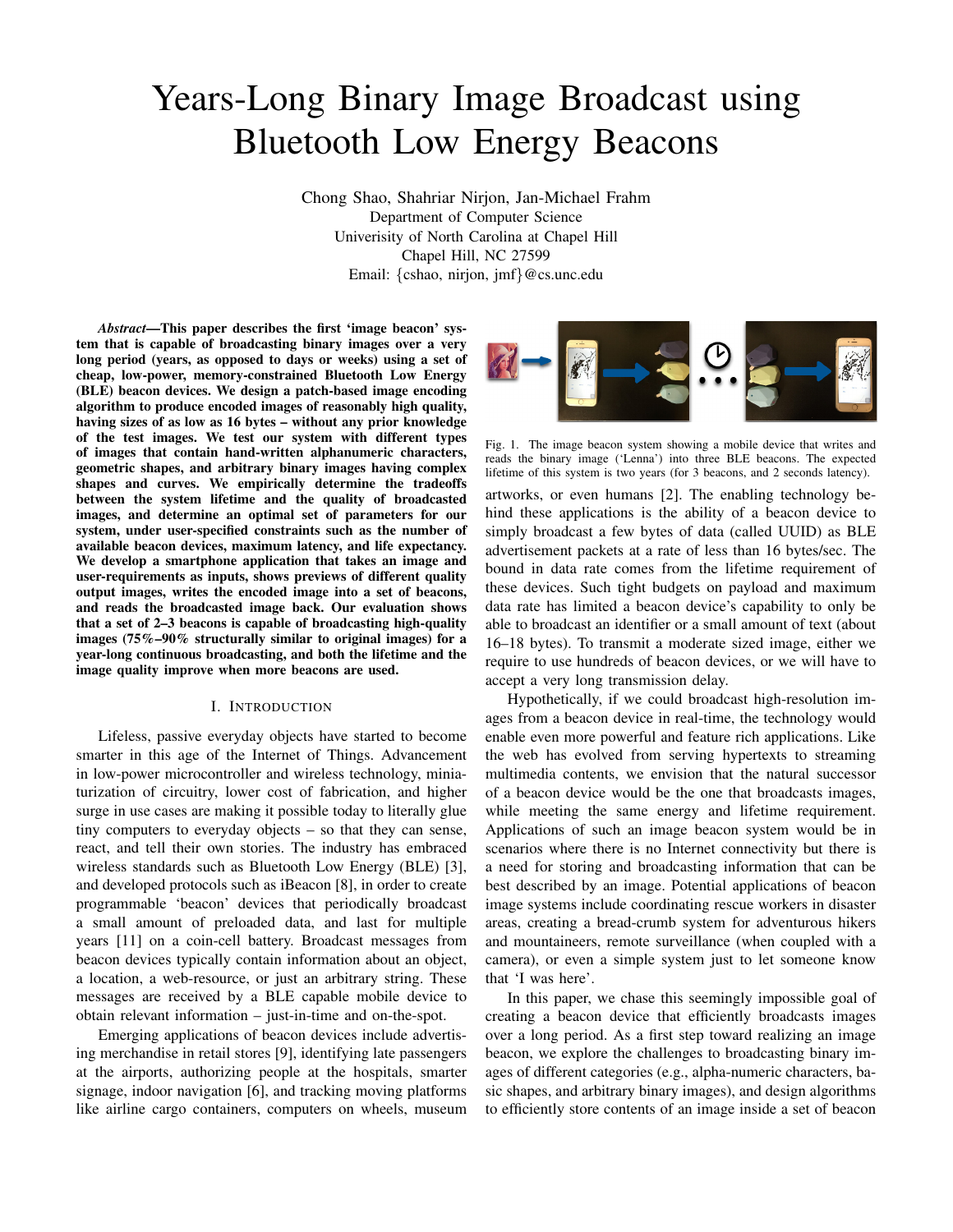devices. The set of beacons simultaneously broadcasts chunks of an image over BLE, which are captured by a mobile device to reconstruct the image. A fundamental challenge toward achieving this is to efficiently represent an image using as few bits as possible. Standard image compression algorithms are not good enough to archive the required compression ratio so that an image can be stored inside a beacon. We investigate image approximation/coding techniques that take into account the limits on number of beacon devices, number of bits available in a beacon device, data rate, latency, and lifetime. Based on empirical analysis, we devise a patchbased image approximation algorithm which greatly reduces the image data while keeping the image distortion under a threshold. We investigate the tradeoffs between the image quality and the power consumption to determine the best set of parameters for the system under user-specified constraints.

We have developed a prototype of an image beacon system using a set of commercially available Estimote beacons [1], and developed an iPhone application that takes an image along with user-specified requirements and constraints on broadcasting the image as inputs, generates previews of the image to be written, writes the image representation into a set of beacons, and reads the broadcasted image back. Figure 1 shows the complete system where a writer application on the phone takes a standard JPEG image, converts it to binary format, and shows the user a preview of the compressed image to be written. The user is allowed to change the settings (e.g., the number of available beacons and/or expected device lifetime) and the app immediately shows the best possible compressed image under these constraints. The application writes the image data into the beacons and the image is broadcasted by the beacons. A reader application reads the broadcasted image and displays it on the phone.

We perform an in-depth evaluation of the system. We describe a set of results showing the tradeoffs between device lifetime and image quality, when image type, number of beacons, and other system parameters are varied. We also deploy the image beacon system and perform user studies in two real-world scenarios where a group of participants (1) use the smartphone application to draw, preview, write into, and read from a set of image beacons, and (2) use a beacon guided navigation system in a multi-floor indoor setting.

The main contributions of this paper are as follows:

- To the best of our knowledge, we are the first to propose an image beacon system that uses multiple BLE beacons to broadcast binary images over the BLE advertisement messages.
- We have devised a patch-based image approximation algorithm that greatly reduces the image sizes. We quantify the tradeoffs between the image quality and the device lifetime, and determine the best set of parameters, under the userspecified constraints on the number of beacons, latency, and expected system lifetime.
- We have developed and evaluated a prototype of an image beacon system that broadcasts binary images of various types (e.g., alpha-numeric characters, basic shapes, and

arbitrary binary images). Our evaluation shows that a set of 2–3 beacons is capable of broadcasting high-quality images (75%–90% structurally similar to original images) for a year-long continuous broadcasting, and both the lifetime and the image quality improve when more beacons are used.

# II. PROBLEM FORMULATION

We propose a self-contained image beacon system that is capable of storing and broadcasting contents of a binary image, without the aid of any additional sources of information about the image. The image is either a photo taken with a camera which has been converted to a binary image, or an image containing basic shapes, or a hand-drawn image by the user on his smartphone's touchscreen. The image data will be written to and read from the image beacon system using a smartphone application. We assume that the system is selfcontained, i.e., no additional information about the broadcasted image is available from any other sources globally (on the web) or locally (on the smartphone).

The problem is formally stated as: given a binary image x (i.e. each pixel is represented by one bit) having the dimensions of  $N \times M$  bits, the number of available beacon devices K, the payload size of each beacon packet C bytes, the maximum allowable broadcast rate of R packets/sec, and the maximum allowable latency for an image T, the objective is to find an approximate representation of the image  $\hat{x}$  so that the lifetime  $\tau$  of the beacon system is maximized while the approximation ratio  $\lambda(x, \hat{x}) \in [0, 1]$  of the image is high  $(\lambda = 1$  means no distortion).

Now, for a single beacon, the broadcast rate:

$$
R = \left(\frac{NM}{8C}\right)\frac{1}{T} \tag{1}
$$

For K beacons, considering  $log K$  overhead bits for addressing the beacons, and  $K$  times more payload capacity:

$$
R = \left(\frac{NM + \log K}{8CK}\right)\frac{1}{T}
$$
 (2)

Both (1) and (2) are for undistorted images.

The lifetime  $\tau$  of a BLE device depends on its inter packet interval and in general,  $\tau \propto \frac{1}{R}$ . Replacing R and incorporating approximation ratio  $\lambda$  into (2):

$$
\frac{1}{\tau} \propto \left(\frac{\lambda \text{NM} + \log \text{K}}{8\text{CK}}\right) \frac{1}{\text{T}} \tag{3}
$$

The above equation relates the lifetime of an image beacon system and the approximation ratio of any image compression algorithm. In this paper, we devise a patch-based image approximation algorithm that achieves a sufficiently large  $\lambda$ for a reasonably high lifetime of the system.

#### III. CHALLENGES

There are two major challenges in designing an image beacon system. First, the limited payload size of beacon packets, and second, the limited bandwidth of BLE.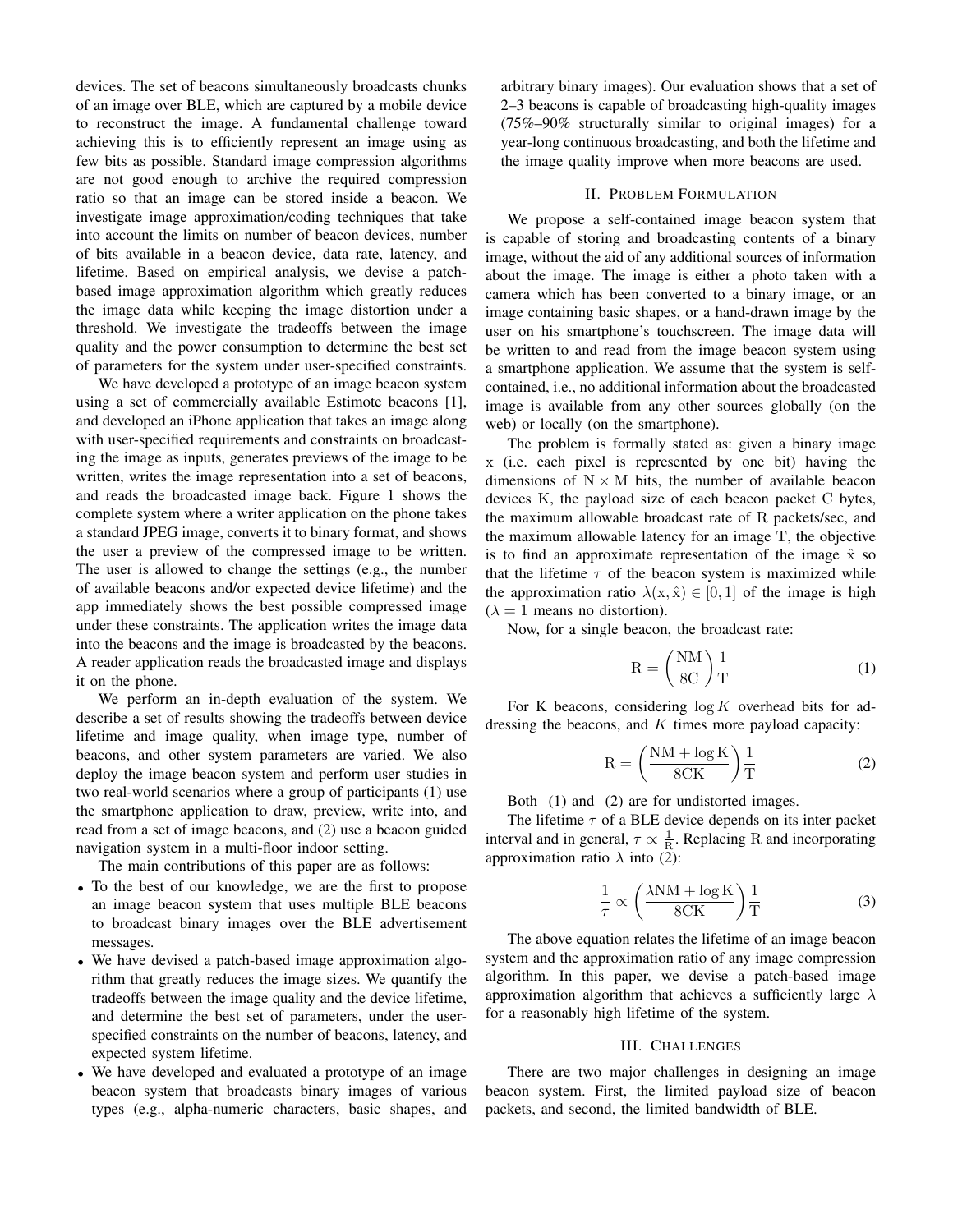# *A. Limited Beacon Payload*

The maximum payload size  $C$  available in beacon devices is 18 bytes (from the specification). However, there are 33 special characters which cannot be read from the beacon devices since they are control characters. So, practically the payload size is  $|\log(256 - 33)^{17}| \approx 132$  bits  $\approx 16$  bytes. On the other hand, the size of a jpeg compressed  $64 \times 64$ pixels binary image is typically between 400 bytes to 2 KB, depending on the quality settings. Therefore, to transmit such an undistorted binary image, a beacon would require 25−125 broadcast packets, or alternatively, we would require up to  $K = 125$  beacon devices to simultaneously broadcast different slices of an image. By using an image approximation algorithm having a sufficiently high compression ratio, the required number of beacons can be reduced significantly.

### *B. Limited BLE Bandwidth*

The main advantage of BLE over any other wireless protocols is its extremely low-energy packet transmission capability. This is achieved by aggressively maximizing the sleeping interval and sending data packets at a much lower rate than classic Bluetooth's.



Fig. 2. The lifetime depends on packet transmission rate and signal strength.

Figure 2 shows the expected lifetime of Estimote BLE beacons for various inter-packet interval. For example, the beacon would last up to 3.5 years if a packet is sent at every second (i.e.  $R = 1$ ). Therefore, for a beacon system that lasts for 3.5 years, its broadcast bandwidth is bounded to the maximum limit of 16 bytes/sec, and the latency of a complete image transmission cycle would be 125 seconds for a single beacon, or 1 second for a set of 125 beacons. Again, by using an image approximation algorithm having a sufficiently high compression ratio, this latency can be reduced significantly.

## IV. ALGORITHM DESIGN

The process of converting an input image to its approximate equivalent is described in this section. The process has an one-time, offline phase where an 'alphabet' of carefully designed 'patches' are generated. During the on-line phase, the input image is encoded using these patches in order to generate a reduced version of it, which is suitable for writing into the beacons. Figure 3 illustrates the overall process.

## *A. Offline Processing: Patch Set Generation*

In order to store an image into a limited amount of storage, one has to make a tradeoff between image variety and the quality of the compressed image. By limiting the image type to binary images that contain mostly curves, we show that it



Fig. 3. Beacon image processing pipeline.

is possible to design a predetermined set of patches, which can represent the image in a way that the encoded image is extremely compressed, while it's of high quality. The encoding of an image is based on an agreement on the set of patches between the encoder and the decoder. Hence, only the indices of the patches are needed to be stored/broadcasted in order to encode/decode an image. An immediate question is therefore: *how do we design a suitable set of patches?*

There are two main considerations in designing the set of patches. First, determining the number of patches to use, and second, determining the content of each patch. The set of patches should be general enough to be able to represent a wide variety of binary images. On the other hand, the size of the set should not be too large, otherwise, the number of bits required to encode the patch indices will be large, resulting in larger images. A rule of thumb in designing base elements for images is to let the set of patches be rich enough for an input image so that– *given any sub-region within the image that has the same size as that of a patch, there is always patch in the set whose texture is roughly the same as the sub-region's texture, with a very high probability*.

Since we have limited the image type to binary images, we seek to design a set of patches that contains binary textures of varies types and curves in different directions. The two-step process of generating the set of patches are as follows.

Step 1. Generating Patch Population: A simple approach to generating a population of patches is to divide a spiral image using a g  $\times$  g grid to obtain a total of g<sup>2</sup> patches. We use spiral images since they are easy to parameterize. By having a set of parameterized spirals we can easily control the curvature and the direction of the curves in the patches. Figure 4(a) shows an example of a spiral in a  $3 \times 3$  grid. This approach, in general, produces a diverse set of patches containing curves of different orientations and directions. However, the patches are biased by the choice of the original spiral. Because of this, we choose to start from a set of binary images, where each image contains a parameterized spiral whose parameters are different from other spiral images. Figure 4(b) shows an example where we have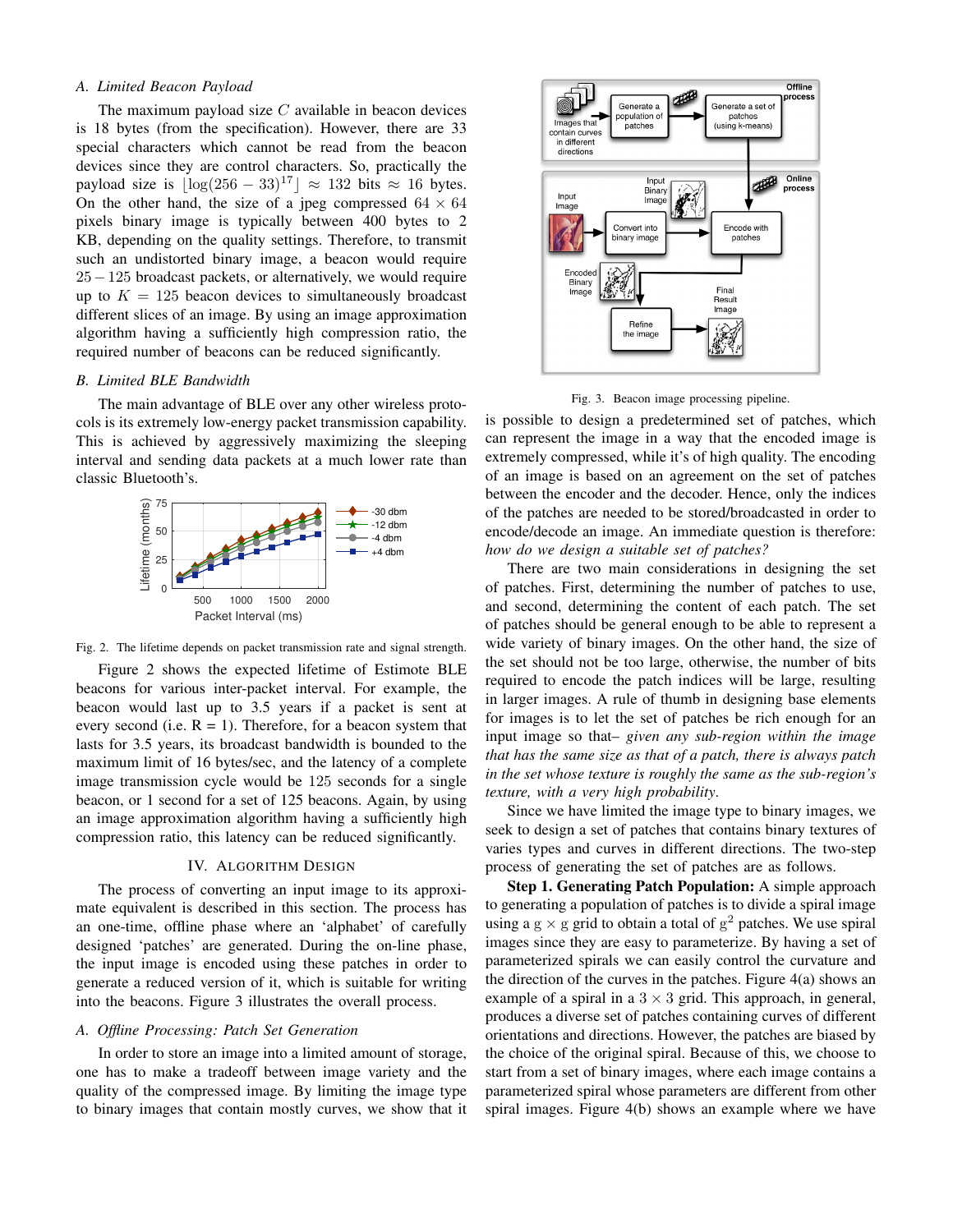m spiral images. The parametric equation of the  $n<sup>th</sup>$  spiral is:  $x = t \sin(t)$ ,  $y = t \cos(t)$ ,  $0 \le t \le n\pi$ . Each of these n spirals is divided using a  $g \times g$  grid to obtain a population of  $g<sup>2</sup>n$  patches. Let us denote the population of patches as  ${P_{i,j}}$ , where  $1 \le i \le n, 1 \le j \le g^2$ .



Fig. 4. (a) single spiral, (b) multiple spirals.

Step 2. Selecting Patches using k-means: Given a set of test images  $\{X_i\}$ ,  $1 \le i \le l$ , the goal is to find a K-sized optimal subset  $S \subset \{P_{i,j}\}\$ , so that the sum of distances of the fitted image to the original image is minimized, i.e.–

$$
\underset{\mathrm{S}}{\mathrm{argmin}} \sum_{\mathrm{i=1}}^{l} \sum_{\mathrm{j=1}}^{\mathrm{g}^2} \underset{\mathrm{s_k} \in \mathrm{S}}{\mathrm{min}} \left\{ \mathrm{d}(x_{\mathrm{i,j}}, s_{\mathrm{k}}) \right\} \tag{4}
$$

where,  $s_k \in S$  denotes a selected patch,  $x_{i,j}$  is the  $j^{th}$  patchsized subregion of image  $X_i$ , and  $d(.)$  is a distance function that measures the fitness of a patch to a subregion of an image.

Finding an optimal subset of S for any arbitrary distance function is in general an NP-complete problem. Hence, we employ a clustering-based approach where we use k-means algorithm to cluster the population of patches into K clusters. We use the structural similarity metric (SSIM) [12] as the distance function. The intuition behind this approach is that, given the distance metric, as long as the distribution of patches in S resembles that of the unknown images, k-means will select a near optimal subset which minimizes Equation 4. More specifically, had we used patches from actual test images, kmeans would be highly likely to find an optimal subset of patches that best fits the images.

### *B. Online Processing: Encoding and Refinement*

During the online phase, every new image at first is converted to binary images based on a color threshold, and then it is encoded (using the selected patches from the offline phase) and is refined to improve the quality of encoding, prior to writing it into the beacons.

We use a simple, fixed-length encoding scheme to describe each input image as a sequence of patch identifiers. Non-overlapping, patch-sized regions of the input image are sequentially accessed, and for each region, the patch (within the set of selected patches) that has the maximum structural similarity to the region is noted, and its index is stored in a queue. When all the regions of the input image have been processed, the queue contains the encoded image. This simple encoding scheme can be further improved if we have prior knowledge on each patch's probability of occurrence. For example, by assigning short-length codes to more frequent patches, the overall length of encoded image could be reduced. To keep things simple and generic, we do not employ such a variable-length encoding approach in this paper.



Fig. 5. (a) original image; (b) result from patches generated from single spiral image; (c) result image from patches generated from single spiral image after morphology refinement; (d) result image from patches generated from multiple spiral images and k-means; (e) result from patches generated from multiple spiral images and k-means after morphology refinement.

After encoding an image, two standard mathematical morphology operations [10] –dilation and erosion– are applied to enhance the quality of the resultant image. Examples of images before and after these refinements are shown in 5. The parameters of these operations are their 'operator sizes' (in pixels), which depend on the curve-width of the input image and the patch set. In our experiments, we found that the resultant image has its best quality when the erosion/dilation operator sizes are 3 pixels.

# *C. Image Decoding*

To decode an image, the broadcasted patch indices from all the beacons are received and serialized by the decoder application. The image is reconstructed by arranging the patches in the correct order as dictated by the index sequence. The refinement process is applied in the decoder as well.

## V. EMPIRICAL EVALUATION

In this section, we describe a series of empirical evaluations. At first, the patch-based image compression approach is compared with JPEG encoding. Then we describe a set of results that quantifies the tradeoffs between the device lifetime and the image quality, when the type of images, number of beacons, patch function generation method, number of patches, and the grid or patch size are varied. We also perform full system evaluations involving real users and multiple use cases – which are described in the next section.

## *A. Experimental Setup*

In all of our experiments, we have used Estimote model Rev.D3.4 Radio Beacons [1] having a 32-bit ARM Cortex M0 CPU, 256 KB flash memory, 4 dBm output power, 40 channels (3 for advertising), and 2.4–2.4835 GHz operating frequency. We vary the BLE broadcast interval for a beacon between 100 ms to 2,000 ms. However, an encoded image (broadcasted from multiple beacons) reaches a user's device in less than 1 second. The transmission power is set to -12 dBm, which limits the range of each beacon to about 30 meters. The image writing and reading application runs in an iPhone 5s having an ARM v8 based dual-core 1.3 GHz Cyclone CPU, Apple A7 chipset, 1 GB DDR3 RAM, BLE v4.0, and runs iOS 9.2.

We use three types of images in our experiments images containing alpha-numeric characters, basic shapes, and arbitrary binary images. Examples of these images are shown in Figure 6. Some of these images are directly drawn on the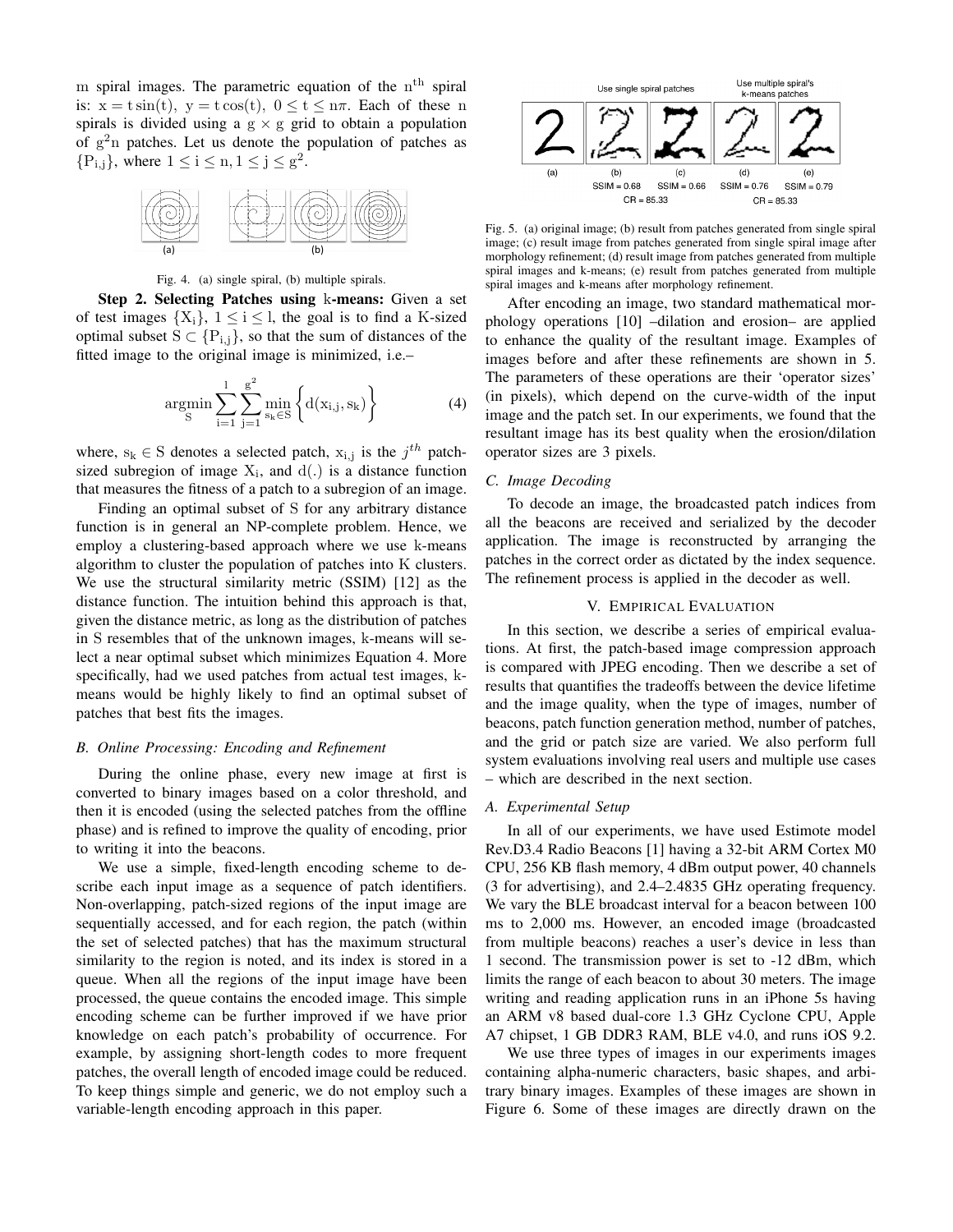phone by a user (e.g., letters, numbers, and free hand drawings), while some are real pictures that have been converted to binary format by our writer application. All images are downsampled to  $64 \times 64$  pixels prior to writing.





The two main metrics that are used in the experiments are structural similarity (SSIM) scores, and device lifetime in months. We measure these two under different conditions and show their tradeoffs. The structural similarity scores are used to measure the quality of the produced images when compared to the original ones. The device lifetime is estimated from its relation to a beacon's transmission frequency. Before each experiment, we program the beacons to set a transmission frequency and use the corresponding estimated device lifetime (as reported by the Estimote beacon API) in our experiments.

#### *B. Comparison with JPEG*

In this experiment, we compare the proposed patch-based image encoding algorithm with JPEG. We pick the image of a handwritten '2' as test images. This is also used in Section V-D, V-F, and V-G. In Figure 7, we plot the quality of encoded images obtained from three methods – two versions of the kmeans patch-based approach (4 and 8 pixels per patch) and JPEG, for various sizes of images. The result suggests that– JPEG generates better quality images in general, however, it also requires larger sized images. For a  $64 \times 64$  binary image, JPEG encoded image is about 464 bytes, even with the lowest quality settings. Compared to that, our patch-based method generates images in smaller sizes (30–200 bytes), making it possible to store an image inside a small number of beacon devices.

Besides JPEG, we also studied several other image compression techniques [7][13][14]. But none of these yield suitably small sized images.

# *C. Effect of Image Type*

We conduct an experiment to measure how the patch-based image encoding method's performance (in terms of quality)



Fig. 7. Image quality versus image size for different encoding methods. changes when the type of input images is varied. The three types of images we use include hand-written alpha-numeric characters, basic geometric shapes, and arbitrary binary images containing complicated shapes and curves. For each type, we compute the average image quality for a given lifetime. We use three beacons in this experiment to store and read images.



Fig. 8. Image quality versus beacon battery life for different images being approximated.

Figure 8 shows that the image quality drops when the beacon's power consumption is reduced to target a prolonged device lifetime. A longer lifetime limits the broadcasting frequency, and as a result, the amount of data we can transmit within a fixed period (1 second in our setting) is reduced– resulting in a poor quality encoding that uses less amount of bytes. This can however be fixed by allowing a longer image transmission delay (i.e. more than 1 second wait-time for the reader application). We also notice that the basic geometric shapes and alpha-numeric characters achieve very high structural similarity scores under all power settings. This happens since their sub images are very similar to the patches. However, the system does not perform its best when tested with arbitrary, complex binary images (specially the ones with a lot of dark regions).

### *D. Effect of Number of Beacon Devices*

In this experiment, we investigate the impact of the number of beacons on image quality. Recall that, we have used the the Eddystone URL beacon packet format to store the custom image data where each beacon can contain at most 16 bytes of image data. Hence, the more beacons we use, the more bytes we have available to store the same image. Figure 10 shows that as the number of beacons is increased from 1 to 6, the quality of produced images also increases from 0.72 to 0.84.

# *E. Effect of Patch Function Type*

In this experiment we compare three patch generation methods. The first one is the proposed  $k$ -means based ap-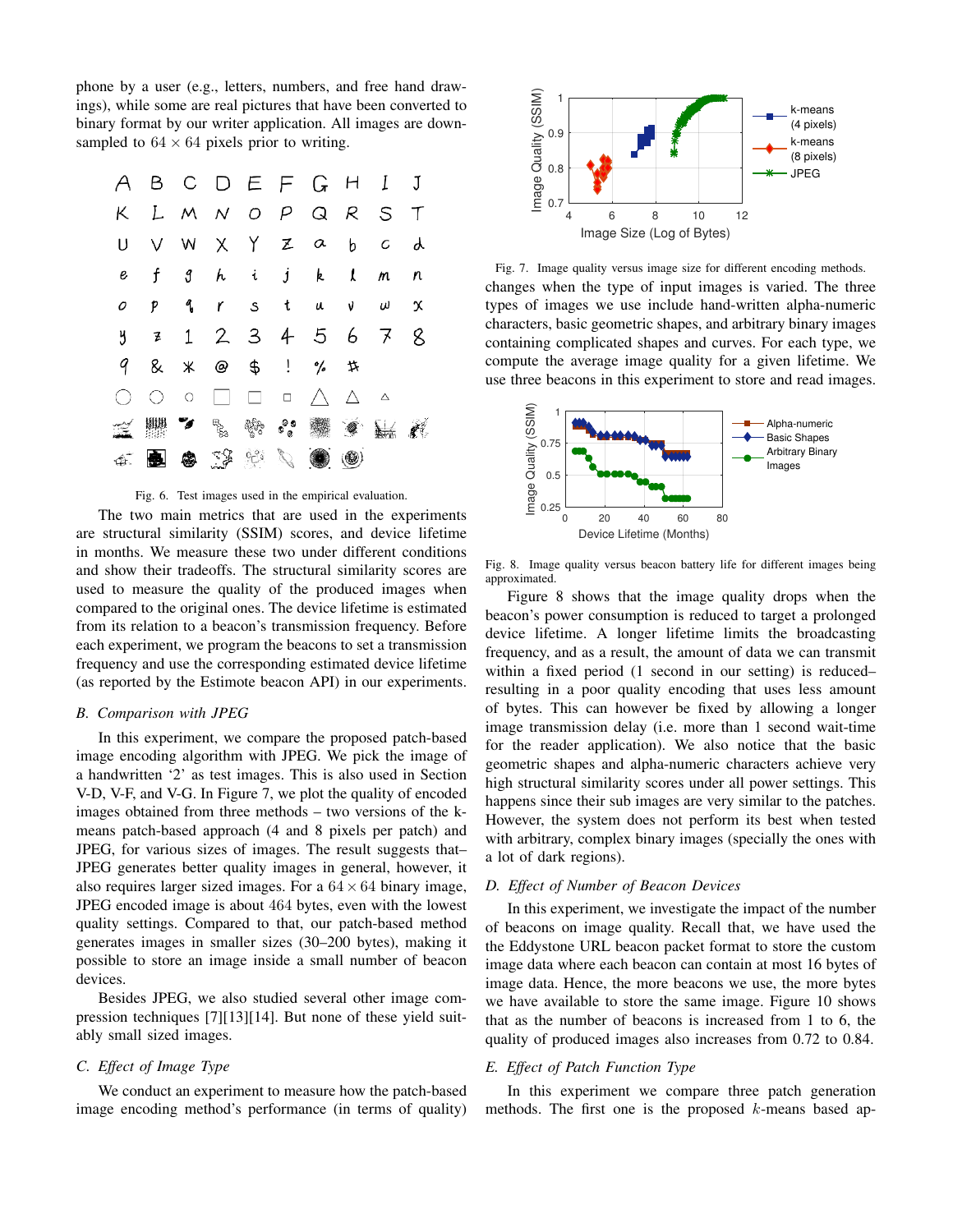

Fig. 9. Image quality versus device lifetime for various number of beacons. proach that considers multiple spirals. The second one uses only a single spiral, and the third one generates patches from a standard test dataset for hand-written characters MNIST [5]. To generate patches, we up-scale the images to  $64 \times 64$ , adjust intensity, and dilate the background. Then we divide each image into patches and run  $k$ -means on the patches.



Fig. 10. Image quality versus lifetime for different patch generation methods.

From Figure 10 we observe that patches generated from MNIST dataset performs the best for alpha-numeric characters. This is expected since MNIST is designed specifically for handwritten digits. Our multiple spiral-based method performs better for basic shapes, and both algorithms perform similar when tested with arbitrary images. This shows that having prior knowledge helps, but even if we do not have have it, our method performs reasonably well.

## *F. Effect of Patch Set's Size*

An important parameter of the beacon system is the size of the patch set, which is same as the number of clusters  $k$ in k-means clustering. A larger patch set is more capable in representing an input image, but requires more bits to encode the image. This leads to a higher broadcasting frequency (given the 1 second bound on the maximum transmission latency), and more power consumption. So, it is important to find a good value for  $k$ . Figure 11 shows image quality versus device lifetime for various  $k$ . The plot shows that  $k = 64$  almost always outperforms others as expected. The other two values of  $k$  also perform reasonably well  $(0.65-0.7)$ when expected lifetime is between 20–40 months). Note that  $k = 128$  is not applicable to our setup (i.e., 3 beacons and 1 second latency) since this would require an excessive amount of space to store an image.

## *G. Effect of Grid Size*

Similar to the patch set's size, the grid size used to divide a spiral image to produce different sizes of patches also has impacts on the image quality and the encoded image's size. Using smaller patches results in high resolution image



Fig. 11. Image quality versus device lifetime for various patch set sizes. encoding, but the size of the encoded image will be larger. For example, a grid size of 1 pixel results in an exact replica of the original image. Figure 12 shows the system's performance for different grid sizes. Using 3 beacons and a grid size of 4 pixels, the system cannot encode images when the desired device lifetime life is more than 20 months, but produces best quality images for shorter expected lifetimes. With a grid size of 8 pixels, the system would last for about 50 months and will perfprm consistently well to produce images having about 0.75 structural similarity scores. Using larger grids (16 and 32 pixels) results in even longer device lifetime, but the quality of images degrades to 0.5.



Fig. 12. Image quality versus device lifetime for various grid sizes per patch.

#### VI. REAL DEPLOYMENT

We deploy the image beacon system in two scenarios where a group of participants (1) use the smartphone application to draw, preview, write into, and read from a set of image beacons, and (2) use a beacon guided navigation system in a multi-floor indoor setting. All the participants are graduate students in our department.

## *A. Write-Read-Recognize*

We ask 12 participants to use the 'previewer' app to draw images on the phone using its touchscreen. These images are converted to binary and saved into the phone's internal storage. Each participant draws random images containing digits, letters, numbers, and recognizable symbols and shapes. They also label their drawings with meaningful tags. These images are then encoded so that they can be stored in 4 beacons, their transmission delay is 1 second, and the lifetime of the system is over two years. A subset of these encoded images are then shown to other participants who are asked to recognize them and then provide subjective scores for them. The score denotes how a participant feels about the overall quality of the shown image and his difficulty in recognizing the symbols and objects in that image. The score ranges from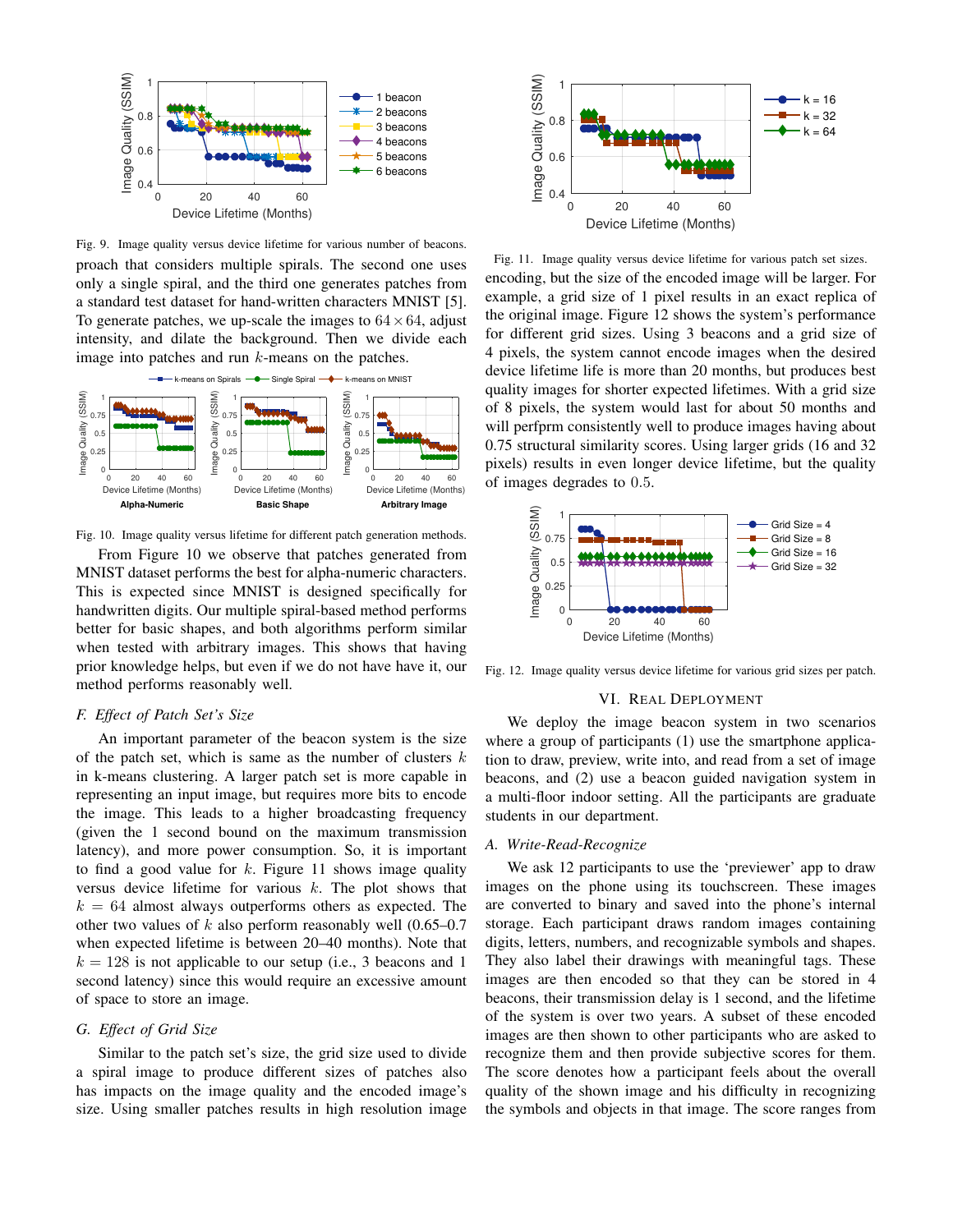1 to 10, where '1' stands for the lowest perceived quality and the hardest to recognize. Seven of these images are scored by all participants. These are shown in Figure 13.





We gather user scores and normalize them to [0, 1]. To compare these subjective scores with structural similarity (SSIM) based objective scores, we computed the mean of the user scores for each image and show them in the same plot with their SSIM scores. SSIM scores are also scaled to [0, 1]. Figure 14 shows that the trend in the SSIM curve and the averaged subjective quality scores are about the same except for the last image of 'pi'. The averaged subjective scores for different images vary more than the SSIM scores. The reason for this is that the participants tend to give a relatively low score (around 1 to 3) for the images they fail to recognize. This has happened for the '@' symbol. Many participants tend to recognize this as a compressed version of double 'O'. The 'pi' image has a very high average subjective score but a relatively low SSIM score. This 'outlier' may be due to the fact that unlike other images, this image takes the whole image display area, and therefore, it is easier for human to recognize.

#### *B. Navigation in the Building*

In this experiment, we choose six locations inside the UNC Computer Science building, and at each location we place a beacon that broadcasts a compressed image. These compressed images serve as 'guides' for navigating inside the building. Each participant is asked to follow the navigation information displayed on his phone screen. The participant has been instructed that 'walking forward' is the default direction, and if he sees, for example, a 'turn right' image at a turning point, he should make a right turn and keep walking straight until the current image disappears and the next image is displayed. This experiment is designed to simulate a real world use case. In a place, where the Internet is not accessible, one can write arbitrary graphical information into a set of beacons for others to read at a later point. Therefore, it is critical to support arbitrary binary image writing functionality in our system, instead of having a predefined set of symbols.

The navigation path was designed so that it starts at a corner on the second floor, goes across half of the floor, continues to the third floor, goes across to the half of the third floor, and then stops. Figure 15 shows the path. Each beacon's broadcasting interval is set to 1000 ms and the broadcasting



Fig. 15. Map of second and third floors showing the navigation path.

strength is set to -20 dBm so that it's range does not overlap with its neighboring beacon's. The experiment finishes when a participant successfully reaches his final destination (the last beacon showing the 'STOP' image) or the participant feels totally lost and cannot continue. After the experiment, the participants are asked a set of questions to answer: (1) overall difficulty of going from the starting point to the third floor, (2) overall difficulty of going from the starting point of the third floor to the destination, (3)–(8): how clear each image looked, (9) usability of the app (image reader). The score ranges from 1 to 10, where '1' stands for the least perceived quality and the hardest to recognize.



Fig. 16. Images stored at the six locations.





Of the 5 participants who completed the user study, 4 successfully research the destination point. 1 participant was lost after he reached the third floor. The images used in the study are shown in Figure 16. For each of these six images, we plot the average subjective scores in Figure 17. It is interesting to note that, although the second and the fifth image are the same, the fifth image has got a higher average score. We believe, this is because when a person sees the same direction for the second time, he tends to be more confident